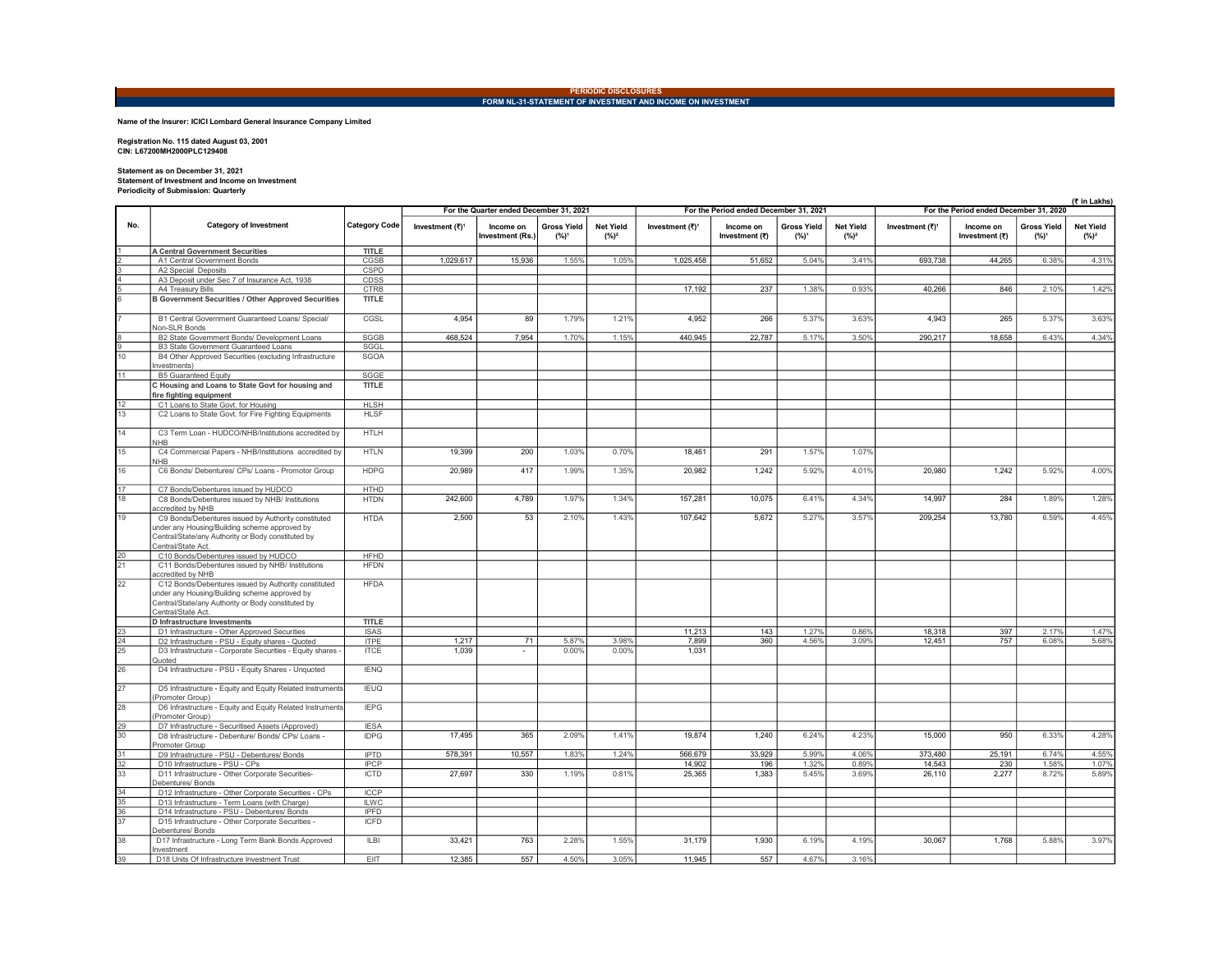|                                    |                                                                                                                             | For the Quarter ended December 31, 2021<br>For the Period ended December 31, 2021<br>For the Period ended December 31, 2020 |                             |                              |                               |                             |                             |                             |                                        | (₹ in Lakhs)                |                             |                             |                               |                              |
|------------------------------------|-----------------------------------------------------------------------------------------------------------------------------|-----------------------------------------------------------------------------------------------------------------------------|-----------------------------|------------------------------|-------------------------------|-----------------------------|-----------------------------|-----------------------------|----------------------------------------|-----------------------------|-----------------------------|-----------------------------|-------------------------------|------------------------------|
|                                    |                                                                                                                             |                                                                                                                             |                             |                              |                               |                             |                             |                             |                                        |                             |                             |                             |                               |                              |
| No.                                | <b>Category of Investment</b>                                                                                               | Category Code                                                                                                               | Investment (₹) <sup>1</sup> | Income on<br>Investment (Rs. | <b>Gross Yield</b><br>$(%)^1$ | <b>Net Yield</b><br>$(%)^2$ | Investment (₹) <sup>1</sup> | Income on<br>Investment (₹) | <b>Gross Yield</b><br>(%) <sup>1</sup> | <b>Net Yield</b><br>$(%)^2$ | Investment (₹) <sup>1</sup> | Income on<br>Investment (₹) | <b>Gross Yield</b><br>$(%)^1$ | <b>Net Yield</b><br>$(\%)^2$ |
|                                    | E Approved Investment Subject To Exposure Norms                                                                             | <b>TITLE</b>                                                                                                                |                             |                              |                               |                             |                             |                             |                                        |                             |                             |                             |                               |                              |
| 40                                 | E1 PSU - (Approved Investment)-Equity Shares quoted                                                                         | EAEQ                                                                                                                        | 7,469                       | 102                          | 1.37%                         | 0.93%                       | 7,469                       | 145                         | 1.93%                                  | 1.31%                       | 7,469                       | 255                         | 3.41%                         | 3.41%                        |
| 41                                 | E2 Corporate Securities (Approved Investment) - Equity<br>Shares (ordinary)-Quoted                                          | EACE                                                                                                                        | 315.353                     | 11.462                       | 3.63%                         | 2.46%                       | 292.679                     | 44.276                      | 15.13%                                 | 10.25%                      | 211.019                     | 5.785                       | 2.74%                         | 2.24%                        |
| 42                                 | E3 PSU-(Approved Investments) - Equity Shares - quoted                                                                      | <b>ETPE</b>                                                                                                                 |                             |                              |                               |                             |                             |                             |                                        |                             |                             |                             |                               |                              |
| 43                                 | E4 Corporate Securities (Approved Investment) - Equity<br>Shares -Quoted                                                    | <b>ETCE</b>                                                                                                                 |                             |                              |                               |                             |                             |                             |                                        |                             |                             |                             |                               |                              |
| $\overline{44}$                    | E5 Corporate Securities (Approved Investment) - Equity<br><b>Unquoted</b>                                                   | EENQ                                                                                                                        |                             |                              |                               |                             |                             |                             |                                        |                             |                             |                             |                               |                              |
| $\frac{45}{46}$                    | E6 PSU - Equity Shares - Unquoted                                                                                           | EEUQ                                                                                                                        |                             |                              |                               |                             |                             |                             |                                        |                             |                             |                             |                               |                              |
|                                    | E7 Equity Shares - Companies incorporated outside<br>India (invested prior to IRDA Regulations)                             | <b>EFES</b>                                                                                                                 |                             |                              |                               |                             |                             |                             |                                        |                             |                             |                             |                               |                              |
| 47                                 | E8 Equity Shares (incl. Equity related Instruments) -<br>Promoter Group                                                     | <b>EEPG</b>                                                                                                                 |                             |                              |                               |                             |                             |                             |                                        |                             |                             |                             |                               |                              |
|                                    | E9 Corporate Securities - Bonds - Taxable                                                                                   | EPBT                                                                                                                        |                             |                              |                               |                             |                             |                             |                                        |                             |                             |                             |                               |                              |
| $\frac{48}{49}$<br>$\frac{49}{50}$ | E10 Corporate Securities - Bonds - Tax free                                                                                 | EPBF                                                                                                                        |                             |                              |                               |                             |                             |                             |                                        |                             |                             |                             |                               |                              |
|                                    | E11 Corporate Securities (Approved Investment) -Pref<br>Shares                                                              | EPNQ                                                                                                                        | 137                         | $\overline{2}$               | 1.58%                         | 1.07%                       | 135                         | 6                           | 4.52%                                  | 3.06%                       | 263                         | 12                          | 4.39%                         | 2.97%                        |
| 51                                 | E12 Corporate Securities (Approved Investment) -<br>nvestment in Subsidiaries                                               | ECIS                                                                                                                        |                             |                              |                               |                             |                             |                             |                                        |                             |                             |                             |                               |                              |
| 52                                 | E13 Corporate Securities (Approved Investment) -<br>Debentures                                                              | <b>ECOS</b>                                                                                                                 | 440.706                     | 8.864                        | 2.01%                         | 1.36%                       | 472.808                     | 31.597                      | 6.68%                                  | 4.53%                       | 477.213                     | 33,600                      | 7.04%                         | 4.76%                        |
| 53                                 | E14 Corporate Securities - Debentures/ Bonds/ CPs/<br>Loans - Promoter Group                                                | <b>EDPG</b>                                                                                                                 |                             |                              |                               |                             |                             |                             |                                        |                             |                             |                             |                               |                              |
| $\overline{54}$                    | E15 Corporate Securities (Approved Investment) -<br>Derivative Instruments                                                  | ECDI                                                                                                                        |                             |                              |                               |                             |                             |                             |                                        |                             |                             |                             |                               |                              |
|                                    | E16 Investment Properties - Immovable                                                                                       | <b>EINP</b>                                                                                                                 | 10,253                      | 81                           | 0.79%                         | 0.53%                       | 10,317                      | 269                         | 2.61%                                  | 1.77%                       | 10,577                      | 237                         | 2.24%                         | 1.51%                        |
| $rac{55}{56}$<br>$rac{56}{57}$     | E17 Loans - Policy Loans                                                                                                    | <b>ELPL</b>                                                                                                                 |                             |                              |                               |                             |                             |                             |                                        |                             |                             |                             |                               |                              |
|                                    | E18 Loans Secured Loans -Mortgage of Property in<br>India (term Loan)                                                       | ELMI                                                                                                                        |                             |                              |                               |                             |                             |                             |                                        |                             |                             |                             |                               |                              |
| 58                                 | E19 Loans Secured Loans -Mortgage of Property<br>outside India (term Loan)                                                  | <b>ELMO</b>                                                                                                                 |                             |                              |                               |                             |                             |                             |                                        |                             |                             |                             |                               |                              |
| $\frac{59}{60}$                    | E20 Deposits - Deposit with scheduled banks                                                                                 | <b>ECDB</b>                                                                                                                 | 618                         | $\overline{0}$               | 0.02%                         | 0.01%                       | 7,493                       | 245                         | 3.27%                                  | 2.21%                       | 12,527                      | 448                         | 3.58%                         | 2.42%                        |
|                                    | E21 Deposits - CDs with Scheduled Banks                                                                                     | EDCD                                                                                                                        | 13,498                      | 35                           | 0.26%                         | 0.18%                       | 16,041                      | 207                         | 1.29%                                  | 0.88%                       | 53,720                      | 2,187                       | 4.07%                         | 2.75%                        |
|                                    | E22 Deposits - Money at call and short notice with<br>anks /Repo                                                            | <b>ECMR</b>                                                                                                                 | 31.173                      | 263                          | 0.85%                         | 0.57%                       | 30.484                      | 745                         | 2.44%                                  | 1.66%                       | 41.478                      | 948                         | 2.28%                         | 1.54%                        |
| $rac{62}{63}$                      | E23 CCIL (Approved Investement) - CBLO                                                                                      | <b>ECBO</b>                                                                                                                 |                             |                              |                               |                             |                             |                             |                                        |                             |                             |                             |                               |                              |
|                                    | E24 Commercial Papers issued by all India Financial<br>institutions rated very strong or more                               | ECCP                                                                                                                        | 24,720                      | 271                          | 1.10%                         | 0.74%                       | 21,287                      | 674                         | 3.17%                                  | 2.14%                       | 10,987                      | 280                         | 2.55%                         | 1.72%                        |
| $rac{64}{65}$                      | E25 Application Money                                                                                                       | <b>ECAM</b><br><b>EDPD</b>                                                                                                  | 22.486                      | 56                           | 0.25%                         | 0.17%                       | 21.497                      | 78                          | 0.36%                                  | 0.25%                       | 12.931                      | 15                          | 0.12%                         | 0.08%                        |
|                                    | E26 Deposit with Primary Dealers duly recognised by<br>RRI                                                                  |                                                                                                                             |                             |                              |                               |                             |                             |                             |                                        |                             |                             |                             |                               |                              |
| 66                                 | E27 Perpetual Debt Instruments of Tier I and II Capital<br>ssued by PSU Banks                                               | <b>EUPD</b>                                                                                                                 |                             |                              |                               |                             |                             |                             |                                        |                             |                             |                             |                               |                              |
| 67                                 | E28 Perpetual Debt Instruments of Tier I and II Capital<br>ssued by Non-PSU Banks                                           | EPPD                                                                                                                        |                             |                              |                               |                             |                             |                             |                                        |                             |                             |                             |                               |                              |
| 68                                 | E29 Perpetual Non-Cum. P.Shares and Redeemable<br>Cumulative P.Shares of Tier 1 and 2 Capital issued by<br><b>PSU Banks</b> | <b>FUPS</b>                                                                                                                 |                             |                              |                               |                             |                             |                             |                                        |                             |                             |                             |                               |                              |
| 69                                 | E30 Perpetual Non-Cum, P.Shares and Redeemable<br>Cumulative P.Shares of Tier 1 and 2 Capital issued by                     | <b>FPPS</b>                                                                                                                 | 3,300                       |                              |                               |                             | 3,300                       |                             |                                        |                             | 3.300                       |                             | 0.00%                         | 0.00%                        |
| 70                                 | Non-PSU Banks<br>E31 Foreign Debt Securities (Invested prior to IRDA                                                        | <b>EFDS</b>                                                                                                                 |                             |                              |                               |                             |                             |                             |                                        |                             |                             |                             |                               |                              |
|                                    | Regulations)                                                                                                                | <b>EGMF</b>                                                                                                                 | 59,774                      | 645                          | 1.08%                         |                             | 77.534                      | 1.851                       | 2.39%                                  |                             |                             |                             |                               |                              |
| $\frac{71}{72}$                    | E32 Mutual Funds - Gilt/ G Sec/ Liquid Schemes<br>E33 Mutual Funds - (under Insurer's Promoter Group)                       | <b>EMPG</b>                                                                                                                 |                             |                              |                               | 0.73%                       |                             |                             |                                        | 1.62%                       | 66.576<br>24,494            | 1.960<br>150                | 2.94%<br>0.61%                | 1.99%<br>0.41%               |
| 73                                 | D38 Additional Tier 1 (Basel III Compliant) Perpetual                                                                       | EAPS                                                                                                                        |                             |                              |                               |                             |                             |                             |                                        |                             |                             |                             |                               |                              |
| 74                                 | Bonds - (PSU Banks)                                                                                                         |                                                                                                                             |                             |                              |                               |                             |                             |                             |                                        |                             |                             |                             |                               |                              |
|                                    | D39 Additional Tier 1 (Basel III Compliant) Perpetual<br>Bonds - (Private Banks)                                            | EAPB                                                                                                                        | 79,915                      | 619                          | 0.77%                         | 0.52%                       | 79,941                      | 4,138                       | 5.18%                                  | 3.51%                       | 79,916                      | 5.308                       | 6.64%                         | 4.49%                        |
| $\overline{75}$                    | D40 Units Of Real Estate Investment Trust (REITS)                                                                           | <b>ERIT</b>                                                                                                                 | 24.662                      | 270                          | 1.09%                         | 0.74%                       | 20.026                      | 454                         | 2.27%                                  | 1.54%                       |                             |                             |                               |                              |